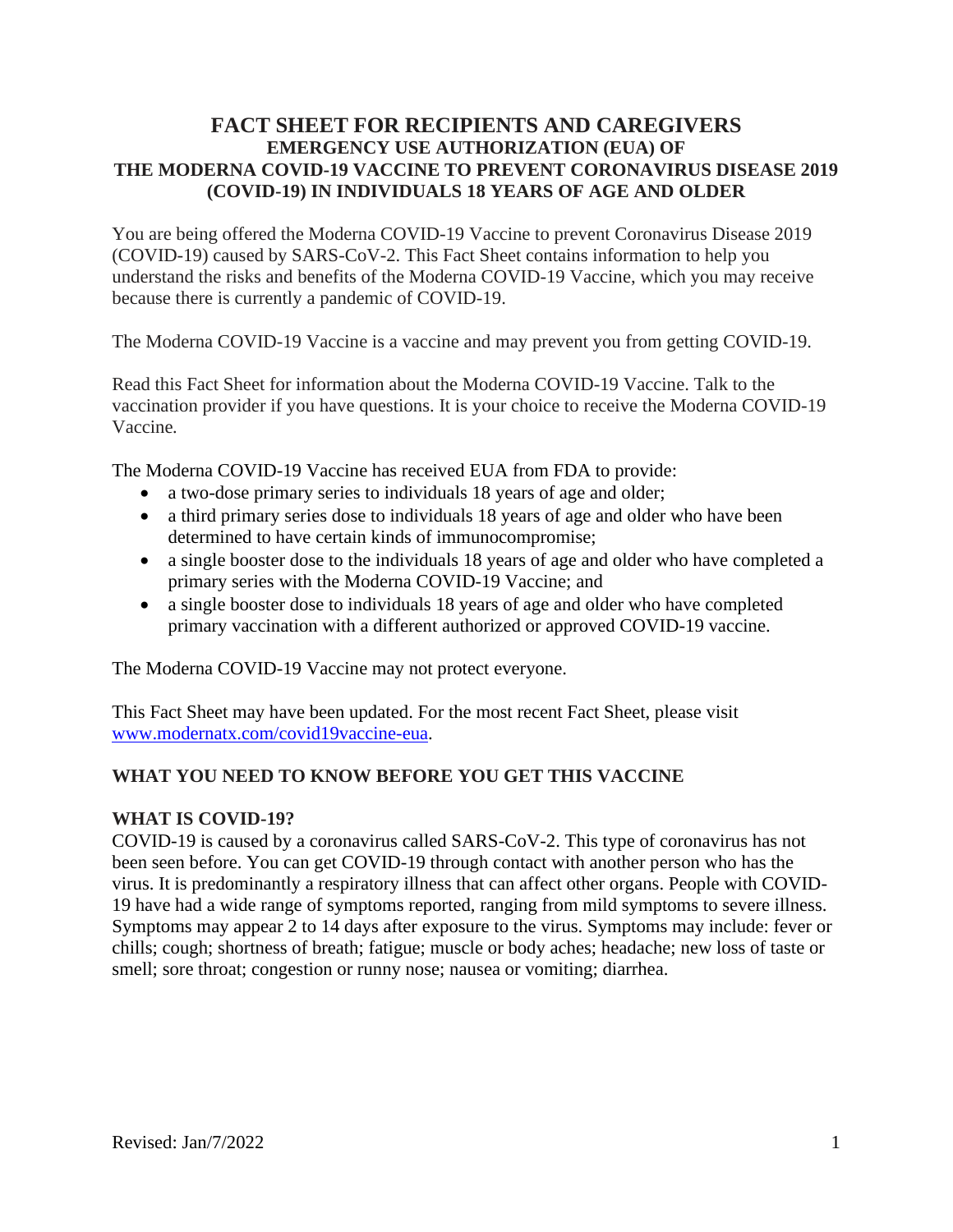## **WHAT IS THE MODERNA COVID-19 VACCINE?**

The Moderna COVID-19 Vaccine is an unapproved vaccine that may prevent COVID-19.

The FDA has authorized the emergency use of the Moderna COVID-19 Vaccine to prevent COVID-19 in individuals 18 years of age and older under an Emergency Use Authorization (EUA).

For more information on EUA, see the "**What is an Emergency Use Authorization (EUA)?**" section at the end of this Fact Sheet.

### **WHAT SHOULD YOU MENTION TO YOUR VACCINATION PROVIDER BEFORE YOU GET THE MODERNA COVID-19 VACCINE?**

Tell your vaccination provider about all of your medical conditions, including if you:

- have any allergies
- have had myocarditis (inflammation of the heart muscle) or pericarditis (inflammation of the lining outside the heart)
- have a fever
- have a bleeding disorder or are on a blood thinner
- are immunocompromised or are on a medicine that affects your immune system
- are pregnant or plan to become pregnant
- are breastfeeding
- have received another COVID-19 vaccine
- have ever fainted in association with an injection

### **WHO SHOULD GET THE MODERNA COVID-19 VACCINE?**

FDA has authorized the emergency use of the Moderna COVID-19 Vaccine in individuals 18 years of age and older.

### **WHO SHOULD NOT GET THE MODERNA COVID-19 VACCINE?**

You should not get the Moderna COVID-19 Vaccine if you:

- had a severe allergic reaction after a previous dose of this vaccine
- had a severe allergic reaction to any ingredient of this vaccine

#### **WHAT ARE THE INGREDIENTS IN THE MODERNA COVID-19 VACCINE?**

The Moderna COVID-19 Vaccine contains the following ingredients: messenger ribonucleic acid (mRNA), lipids (SM-102, polyethylene glycol [PEG] 2000 dimyristoyl glycerol [DMG], cholesterol, and 1,2-distearoyl-sn-glycero-3-phosphocholine [DSPC]), tromethamine, tromethamine hydrochloride, acetic acid, sodium acetate trihydrate, and sucrose.

#### **HOW IS THE MODERNA COVID-19 VACCINE GIVEN?**

The Moderna COVID-19 Vaccine will be given to you as an injection into the muscle.

Primary Series: The Moderna COVID-19 Vaccine is administered as a 2-dose series, one month apart. A third primary series dose may be administered at least one month after the second dose to individuals who are determined to have certain kinds of immunocompromise.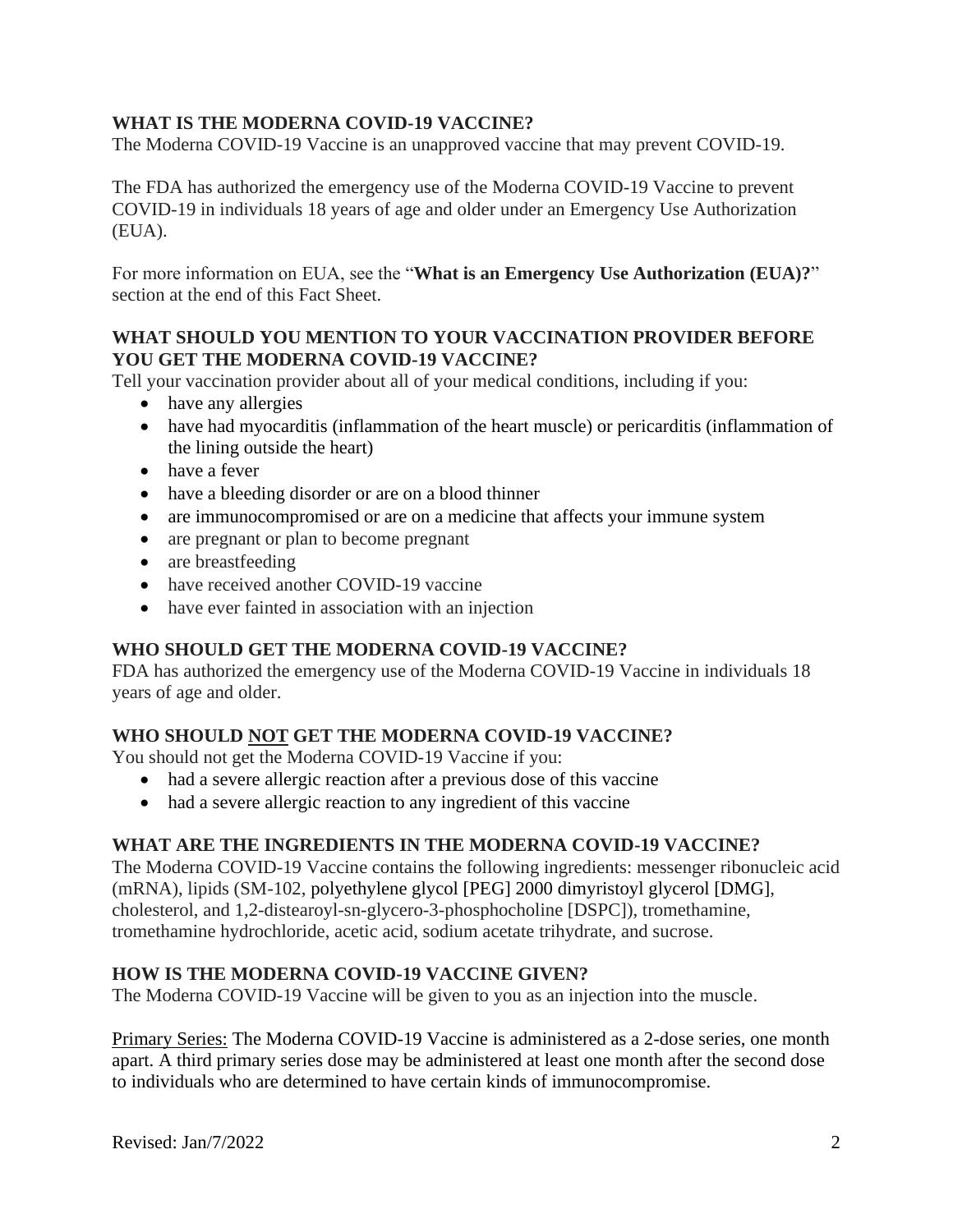### Booster Dose:

- A single booster dose of the Moderna COVID-19 Vaccine may be administered at least 5 months after completion of a primary series of the Moderna COVID-19 Vaccine in individuals 18 years of age and older.
- A single booster dose of the Moderna COVID-19 Vaccine may be administered to individuals 18 years of age and older who have completed primary vaccination with a different authorized or approved COVID-19 vaccine. Please check with your healthcare provider regarding timing of the booster dose.

### **HAS THE MODERNA COVID-19 VACCINE BEEN USED BEFORE?**

The Moderna COVID-19 Vaccine is an unapproved vaccine. In clinical trials, approximately 15,400 individuals 18 years of age and older have received at least 1 dose of the Moderna COVID-19 Vaccine. Millions of individuals have received the vaccine under EUA since December 18, 2020.

#### **WHAT ARE THE BENEFITS OF THE MODERNA COVID-19 VACCINE?**

In an ongoing clinical trial, the Moderna COVID-19 Vaccine has been shown to prevent COVID-19 following 2 doses given 1 month apart. The duration of protection against COVID-19 is currently unknown.

### **WHAT ARE THE RISKS OF THE MODERNA COVID-19 VACCINE***?*

There is a remote chance that the Moderna COVID-19 Vaccine could cause a severe allergic reaction. A severe allergic reaction would usually occur within a few minutes to one hour after getting a dose of the Moderna COVID-19 Vaccine. For this reason, your vaccination provider may ask you to stay at the place where you received your vaccine for monitoring after vaccination. Signs of a severe allergic reaction can include:

- Difficulty breathing
- Swelling of your face and throat
- A fast heartbeat
- A bad rash all over your body
- Dizziness and weakness

Myocarditis (inflammation of the heart muscle) and pericarditis (inflammation of the lining outside the heart) have occurred in some people who have received the Moderna COVID-19 Vaccine, more commonly in males under 40 years of age than among females and older males. In most of these people, symptoms began within a few days following receipt of the second dose of the Moderna COVID-19 Vaccine. The chance of having this occur is very low. You should seek medical attention right away if you have any of the following symptoms after receiving the Moderna COVID-19 Vaccine:

- Chest pain
- Shortness of breath
- Feelings of having a fast-beating, fluttering, or pounding heart

Side effects that have been reported in clinical trials with the Moderna COVID-19 Vaccine include:

• Injection site reactions: pain, tenderness and swelling of the lymph nodes in the same arm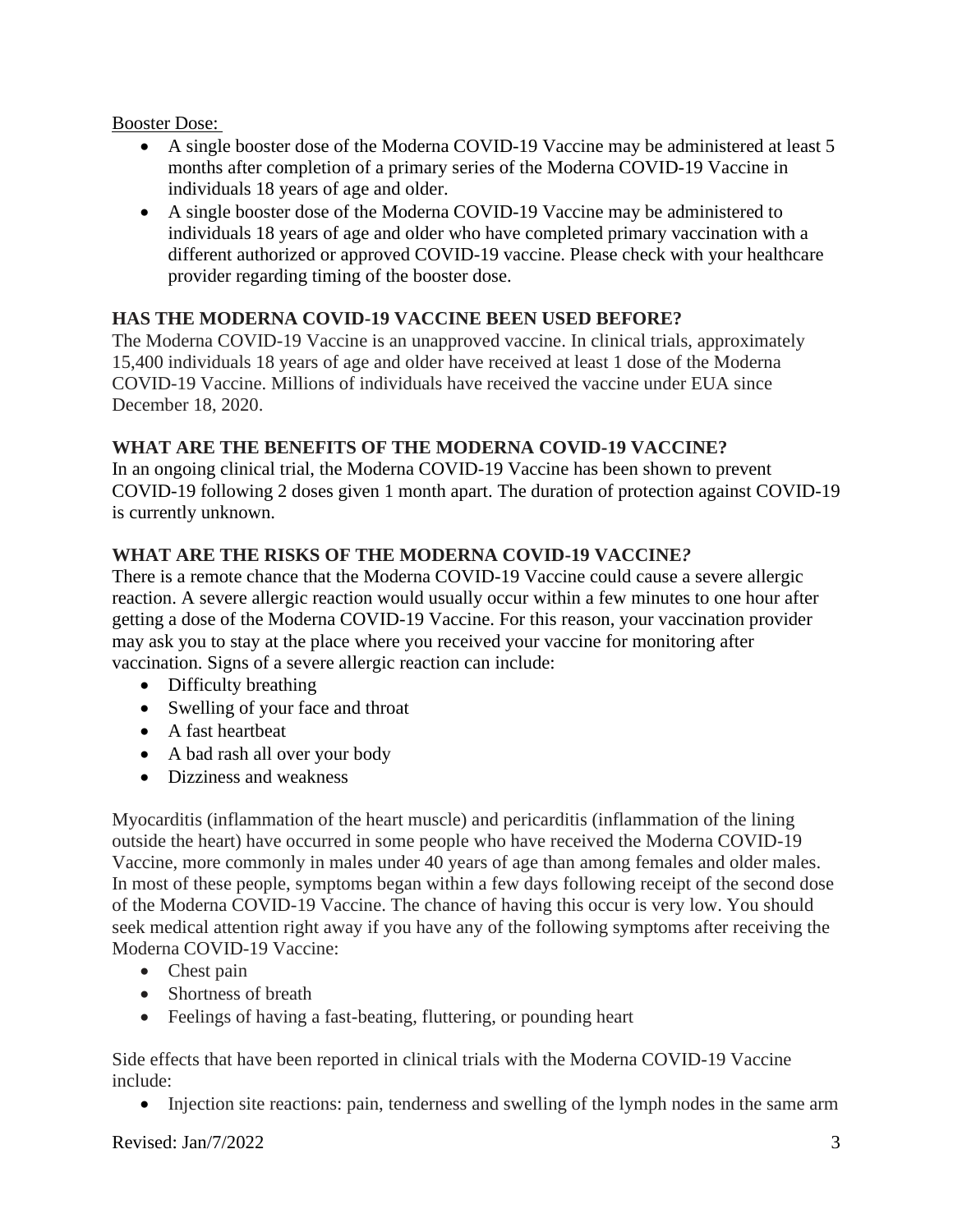of the injection, swelling (hardness), and redness

• General side effects: fatigue, headache, muscle pain, joint pain, chills, nausea and vomiting, fever, and rash

Side effects that have been reported during post-authorization use of the Moderna COVID-19 Vaccine include:

- Severe allergic reactions
- Myocarditis (inflammation of the heart muscle)
- Pericarditis (inflammation of the lining outside the heart)
- Fainting in association with injection of the vaccine

These may not be all the possible side effects of the Moderna COVID-19 Vaccine. Serious and unexpected side effects may occur. The Moderna COVID-19 Vaccine is still being studied in clinical trials.

# **WHAT SHOULD I DO ABOUT SIDE EFFECTS?**

If you experience a severe allergic reaction, call 9-1-1, or go to the nearest hospital.

Call the vaccination provider or your healthcare provider if you have any side effects that bother you or do not go away.

Report vaccine side effects to **FDA/CDC Vaccine Adverse Event Reporting System (VAERS)**. The VAERS toll-free number is 1-800-822-7967 or report online to https://vaers.hhs.gov/reportevent.html. Please include "Moderna COVID-19 Vaccine EUA" in the first line of box #18 of the report form.

In addition, you can report side effects to ModernaTX, Inc. at 1-866-MODERNA (1-866-663- 3762).

You may also be given an option to enroll in **v-safe. V-safe** is a new voluntary smartphone-based tool that uses text messaging and web surveys to check in with people who have been vaccinated to identify potential side effects after COVID-19 vaccination. **V-safe** asks questions that help CDC monitor the safety of COVID-19 vaccines. **V-safe** also provides second-dose reminders if needed and live telephone follow-up by CDC if participants report a significant health impact following COVID-19 vaccination. For more information on how to sign up, visit: www.cdc.gov/vsafe.

### **WHAT IF I DECIDE NOT TO GET THE MODERNA COVID-19 VACCINE?**

It is your choice to receive or not receive the Moderna COVID-19 Vaccine. Should you decide not to receive it, it will not change your standard medical care.

# **ARE OTHER CHOICES AVAILABLE FOR PREVENTING COVID-19 BESIDES MODERNA COVID-19 VACCINE?**

Another choice for preventing COVID-19 is Comirnaty, an FDA-approved COVID-19 vaccine. Other vaccines to prevent COVID-19 may be available under Emergency Use Authorization.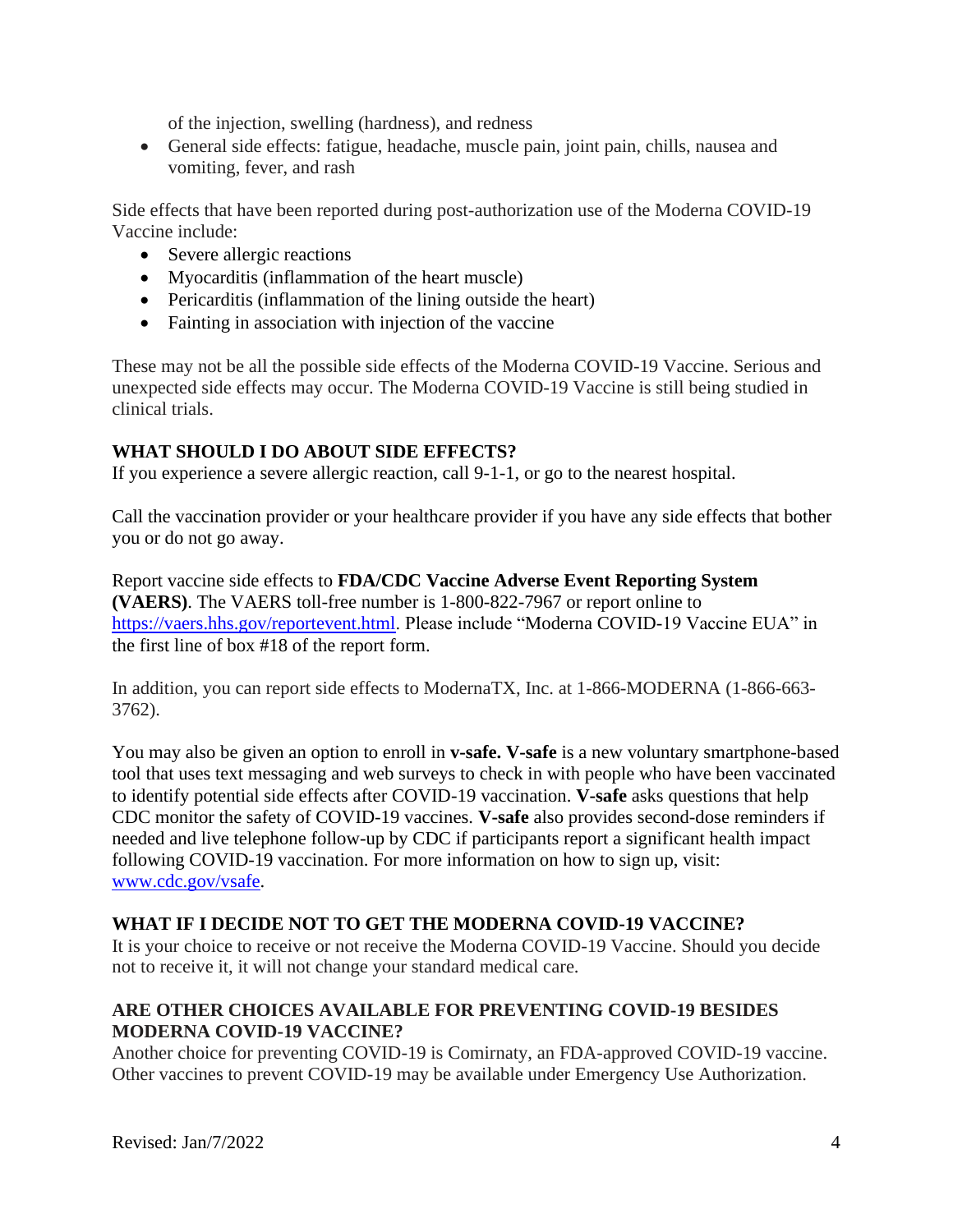## **CAN I RECEIVE THE MODERNA COVID-19 VACCINE AT THE SAME TIME AS OTHER VACCINES?**

Data have not yet been submitted to FDA on administration of Moderna COVID-19 Vaccine at the same time as other vaccines. If you are considering receiving Moderna COVID-19 Vaccine with other vaccines, discuss your options with your healthcare provider.

## **WHAT IF I AM IMMUNOCOMPROMISED?**

If you are immunocompromised, you may receive a third primary series dose of the Moderna COVID-19 Vaccine. The third dose may still not provide full immunity to COVID-19 in people who are immunocompromised, and you should continue to maintain physical precautions to help prevent COVID-19. In addition, your close contacts should be vaccinated as appropriate.

### **WHAT IF I AM PREGNANT OR BREASTFEEDING?**

If you are pregnant or breastfeeding, discuss your options with your healthcare provider.

### **WILL THE MODERNA COVID-19 VACCINE GIVE ME COVID-19?**

No. The Moderna COVID-19 Vaccine does not contain SARS-CoV-2 and cannot give you COVID-19.

# **KEEP YOUR VACCINATION CARD**

When you receive your first dose, you will get a vaccination card to show you when to return for your second dose of the Moderna COVID-19 Vaccine. Remember to bring your card when you return.

### **ADDITIONAL INFORMATION**

If you have questions, visit the website or call the telephone number provided below.

To access the most recent Fact Sheets, please scan the QR code provided below.

| Moderna COVID-19 Vaccine website     | Telephone number   |
|--------------------------------------|--------------------|
| www.modernatx.com/covid19vaccine-eua | 1-866-MODERNA      |
|                                      | $(1-866-663-3762)$ |

### **HOW CAN I LEARN MORE?**

- Ask the vaccination provider
- Visit CDC at https://www.cdc.gov/coronavirus/2019-ncov/index.html
- Visit FDA at https://www.fda.gov/emergency-preparedness-and-response/mcm-legalregulatory-and-policy-framework/emergency-use-authorization
- Contact your state or local public health department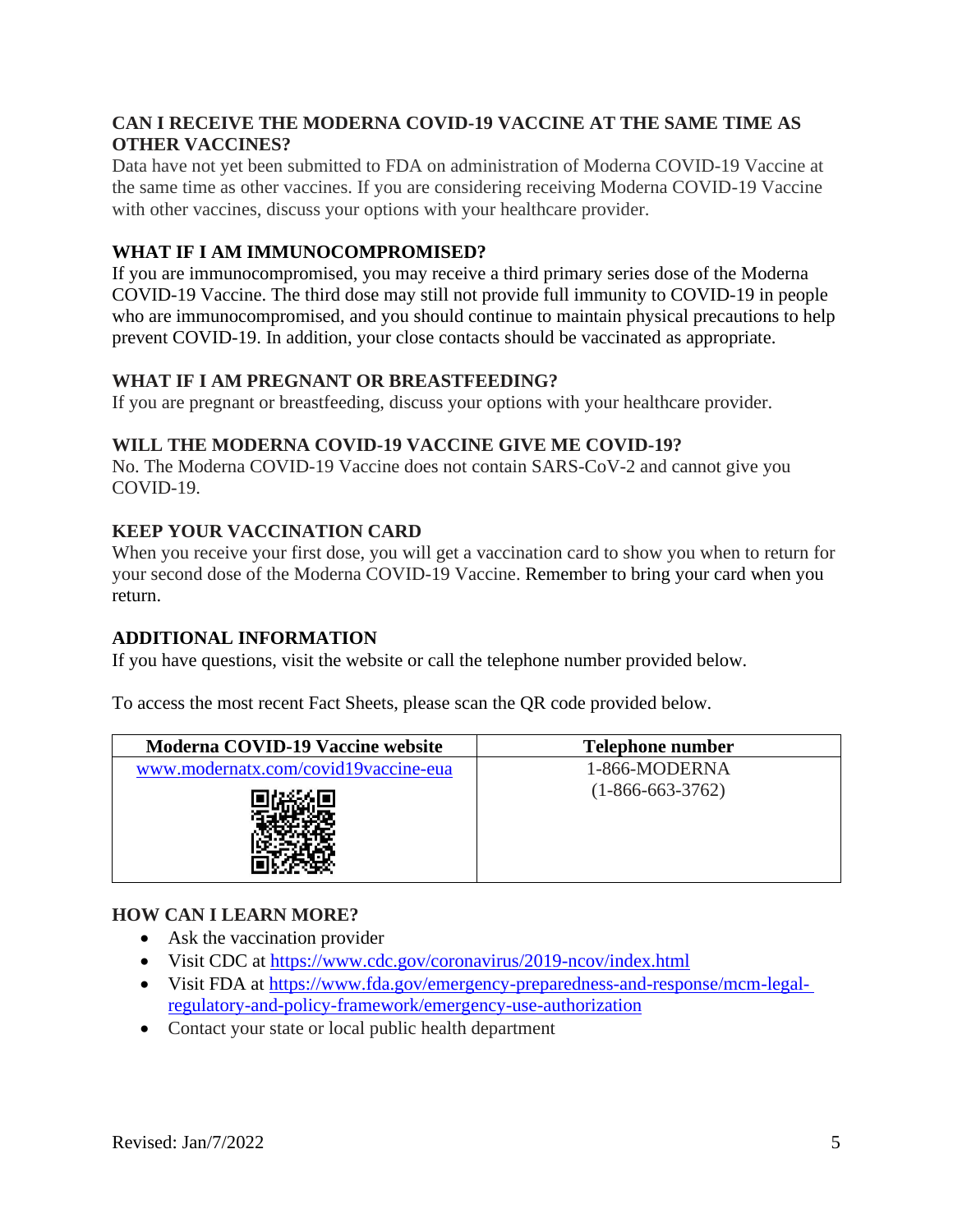### **WHERE WILL MY VACCINATION INFORMATION BE RECORDED?**

The vaccination provider may include your vaccination information in your state/local jurisdiction's Immunization Information System (IIS) or other designated system. This will ensure that you receive the same vaccine when you return for the second dose. For more information about IISs, visit: https://www.cdc.gov/vaccines/programs/iis/about.html.

### **CAN I BE CHARGED AN ADMINISTRATION FEE FOR RECEIPT OF THE COVID-19 VACCINE?**

No. At this time, the provider cannot charge you for a vaccine dose and you cannot be charged an out-of-pocket vaccine administration fee or any other fee if only receiving a COVID-19 vaccination. However, vaccination providers may seek appropriate reimbursement from a program or plan that covers COVID-19 vaccine administration fees for the vaccine recipient (private insurance, Medicare, Medicaid, HRSA COVID-19 Uninsured Program for non-insured recipients).

#### **WHERE CAN I REPORT CASES OF SUSPECTED FRAUD?**

Individuals becoming aware of any potential violations of the CDC COVID-19 Vaccination Program requirements are encouraged to report them to the Office of the Inspector General, U.S. Department of Health and Human Services, at 1-800-HHS-TIPS or TIPS.HHS.GOV.

#### **WHAT IS THE COUNTERMEASURES INJURY COMPENSATION PROGRAM?**

The Countermeasures Injury Compensation Program (CICP) is a federal program that may help pay for costs of medical care and other specific expenses of certain people who have been seriously injured by certain medicines or vaccines, including this vaccine. Generally, a claim must be submitted to the CICP within one (1) year from the date of receiving the vaccine. To learn more about this program, visit www.hrsa.gov/cicp/ or call 1-855-266-2427.

### **WHAT IS AN EMERGENCY USE AUTHORIZATION (EUA)?**

The United States FDA has made the Moderna COVID-19 Vaccine available under an emergency access mechanism called an EUA. The EUA is supported by a Secretary of Health and Human Services (HHS) declaration that circumstances exist to justify the emergency use of drugs and biological products during the COVID-19 pandemic.

The Moderna COVID-19 Vaccine has not undergone the same type of review as an FDAapproved or cleared product. FDA may issue an EUA when certain criteria are met, which includes that there are no adequate, approved, and available alternatives. In addition, the FDA decision is based on the totality of the scientific evidence available showing that the product may be effective to prevent COVID-19 during the COVID-19 pandemic and that the known and potential benefits of the product outweigh the known and potential risks of the product. All of these criteria must be met to allow for the product to be used during the COVID-19 pandemic.

The EUA for the Moderna COVID-19 Vaccine is in effect for the duration of the COVID-19 EUA declaration justifying emergency use of these products, unless terminated or revoked (after which the products may no longer be used).